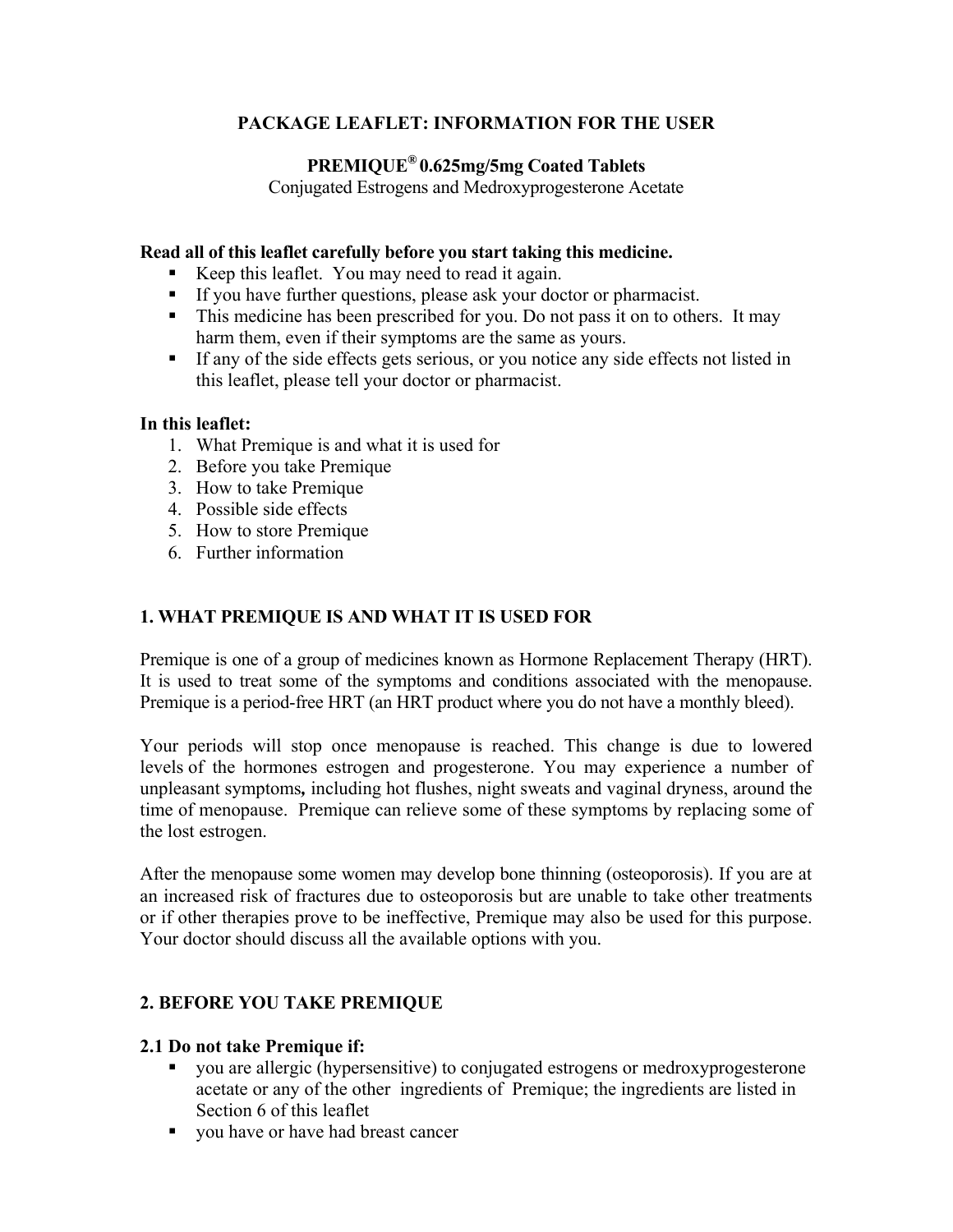- you have endometrial cancer (cancer of the lining of the womb) or have been told you have another type of estrogen-dependent cancer
- you have been told you have a blood circulation disorder or have had a blood clot
- you have a blood clotting disorder *(thrombophilic disorder, such as protein C, protein S, or antithrombin deficiency)*
- you have a heart condition such as angina or have had a heart attack
- you have porphyria (a rare inherited metabolic disorder)
- vou have recently had unexpected or very heavy vaginal bleeding
- vou have been told that you have endometrial hyperplasia (abnormal growth of the lining of the womb)
- vou have or have previously had liver disease
- vou are pregnant, or you are breast-feeding.

Before you start taking HRT, your doctor should ask about your own and your family's medical history. Your doctor may decide to examine your breasts and/or your abdomen, and may do an internal examination — but only if these examinations are necessary for you, or if you have any special concerns.

Once you've started on HRT, you should see your doctor for regular check-ups (at least once a year). At these check-ups, your doctor may discuss with you the benefits and risks of continuing to take HRT.

You are advised to:

- go for regular breast screening and cervical smear tests
- regularly check your breasts for any changes such as dimpling of the skin, changes in the nipple, or any lumps you can see or feel.

Some diseases may be made worse by HRT. Therefore, if you have or have ever had any of the following remind your doctor as he or she may want to monitor you more closely:

- uterine fibroids or endometriosis
- risk factors for blood clots (see section **2.2 -** *Blood Clots* for more detail)
- a close relative who has had breast cancer or an estrogen dependent cancer, such as cancer of the womb or ovaries (see section **2.3 – Effects on your risk of developing cancer** for more detail)
- high blood pressure
- heart disease (see section 2.2 *Heart Disease* for more detail)
- liver disease (e.g. liver adenoma)
- **u** kidney disease
- diabetes
- **Example 1** gallbladder disease or gallstones
- migraine
- systemic lupus erythematosus ( $SLE a$  rare chronic inflammatory disease)
- $\blacksquare$  epilepsy
- **asthma**
- otosclerosis (hearing loss due to a problem with the bones in your ear)
- **I** low blood calcium levels (hypocalcaemia)
- high levels of fatty substances in the blood (hypertriglyceridaemia).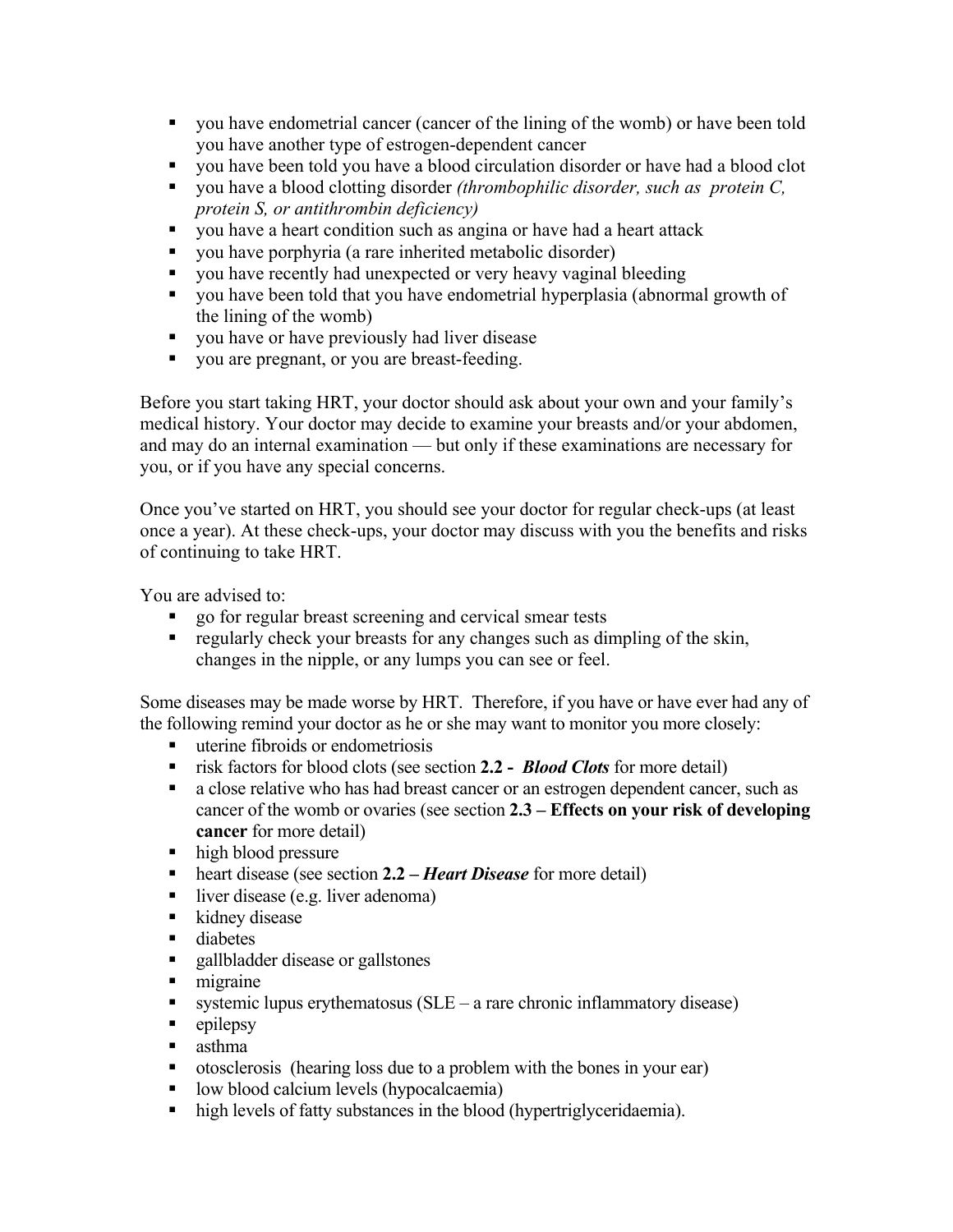If there is a change in any of the above conditions whilst taking Premique tell your doctor.

As well as benefits, HRT has some risks which you need to consider when you're deciding whether to take it, or whether to carry on taking it.

# **2.2 Effects on your heart or circulation:**

## *Heart Disease*

**HRT is not recommended for women who have heart disease, or have had heart disease recently.** If you have ever had heart disease, talk to your doctor to see if you should be taking HRT.

## **HRT will not help to prevent heart disease.**

Studies with one type of HRT (containing conjugated estrogens plus the progestogen MPA) have shown that women may be slightly more likely to get heart disease during the first year of taking the medication. For other types of HRT, the risk is likely to be similar, although this is not yet certain.

## **If you get:**

- a pain in your chest that spreads to your arm or neck
- **See a doctor as soon as possible and do not take any more HRT** until your doctor says you can. This pain could be a sign of heart disease.

## *Stroke*

Recent research suggests that HRT slightly increases the risk of having a stroke. Other things that can increase the risk of stroke include:

- $\blacksquare$  getting older
- high blood pressure
- **smoking**
- drinking too much alcohol
- an irregular heartbeat.

**If you are worried about any of these things**, or **if you have had a stroke in the past**, talk to your doctor to see if you should take HRT.

Looking at **women in their 50s** who are **not taking HRT** — on average, over a 5-year period, **3 in 1000** would be expected to have a stroke.

For women in their 50s who are **taking HRT**, the figure would be **4 in 1000**.

Looking at **women in their 60s** who are **not taking HRT** — on average, over a 5-year period, **11 in 1000** would be expected to have a stroke.

For women in their 60s who are **taking HRT**, the figure would be **15 in 1000**.

## **If you get:**

unexplained migraine-type headaches, with or without disturbed vision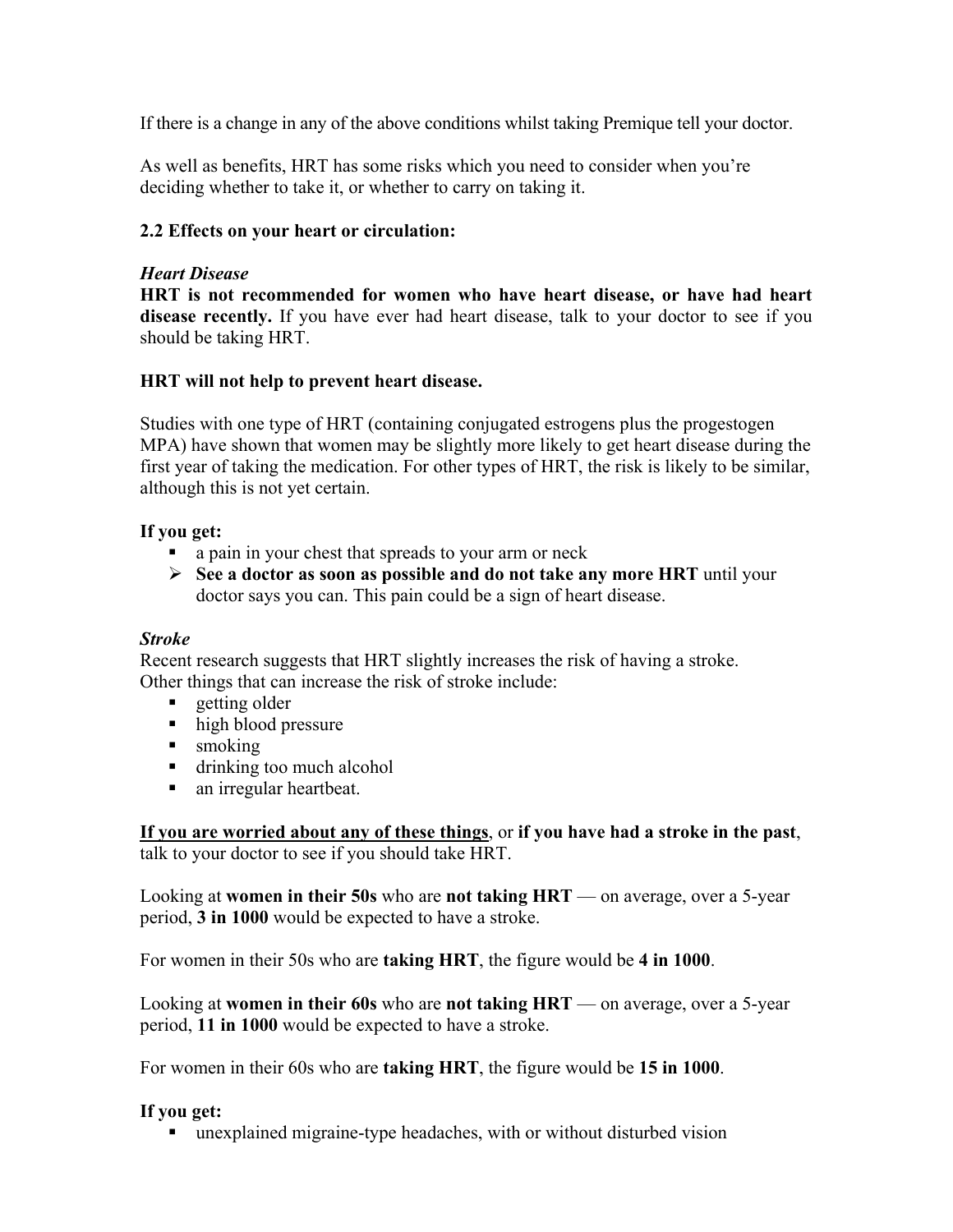**See a doctor as soon as possible and do not take any more HRT** until your doctor says you can. These headaches may be an early warning sign of a stroke.

# *Blood Clots*

HRT may increase the risk of **blood clots in the veins** (also called **deep vein thrombosis**, or **DVT**), especially during the first year of taking it.

These blood clots are not always serious, **but if one travels to the lungs**, it can cause chest pain, breathlessness, collapse or even death. This condition is called **pulmonary embolism**, or **PE**.

DVT and PE are examples of a condition called **venous thromboembolism**, or **VTE**.

You are more likely to get a blood clot:

- **i** if you are seriously overweight
- **i** if you have had a blood clot before
- **i** if any of your close family have had blood clots
- **i** if you have had one or more miscarriages
- if you have any blood clotting problem that needs treatment with a medicine such as warfarin
- if you're off your feet for a long time because of major surgery, injury or illness
- if you have a rare condition called SLE (systemic lupus erythematosus).

**If any of these things apply to you**, talk to your doctor to see if you should take HRT.

Looking at **women in their 50s** who are **not taking HRT** — on average, over a 5-year period, **3 in 1000** would be expected to get a blood clot.

For women in their 50s who are **taking HRT**, the figure would be **7 in 1000**.

Looking at **women in their 60s** who are **not taking HRT** — on average, over a 5-year period, **8 in 1000** would be expected to get a blood clot.

For women in their 60s who are **taking HRT**, the figure would be **17 in 1000**.

## **If you get:**

- painful swelling in your leg
- sudden chest pain
- difficulty breathing
- **See a doctor as soon as possible and do not take any more HRT** until your doctor says you can. These may be signs of a blood clot.

**If you're going to have surgery**, make sure your doctor knows about it. You may need to stop taking HRT about 4 to 6 weeks before the operation, to reduce the risk of a blood clot. Your doctor will tell you when you can start taking HRT again.

# **2.3 Effects on your risk of developing cancer:**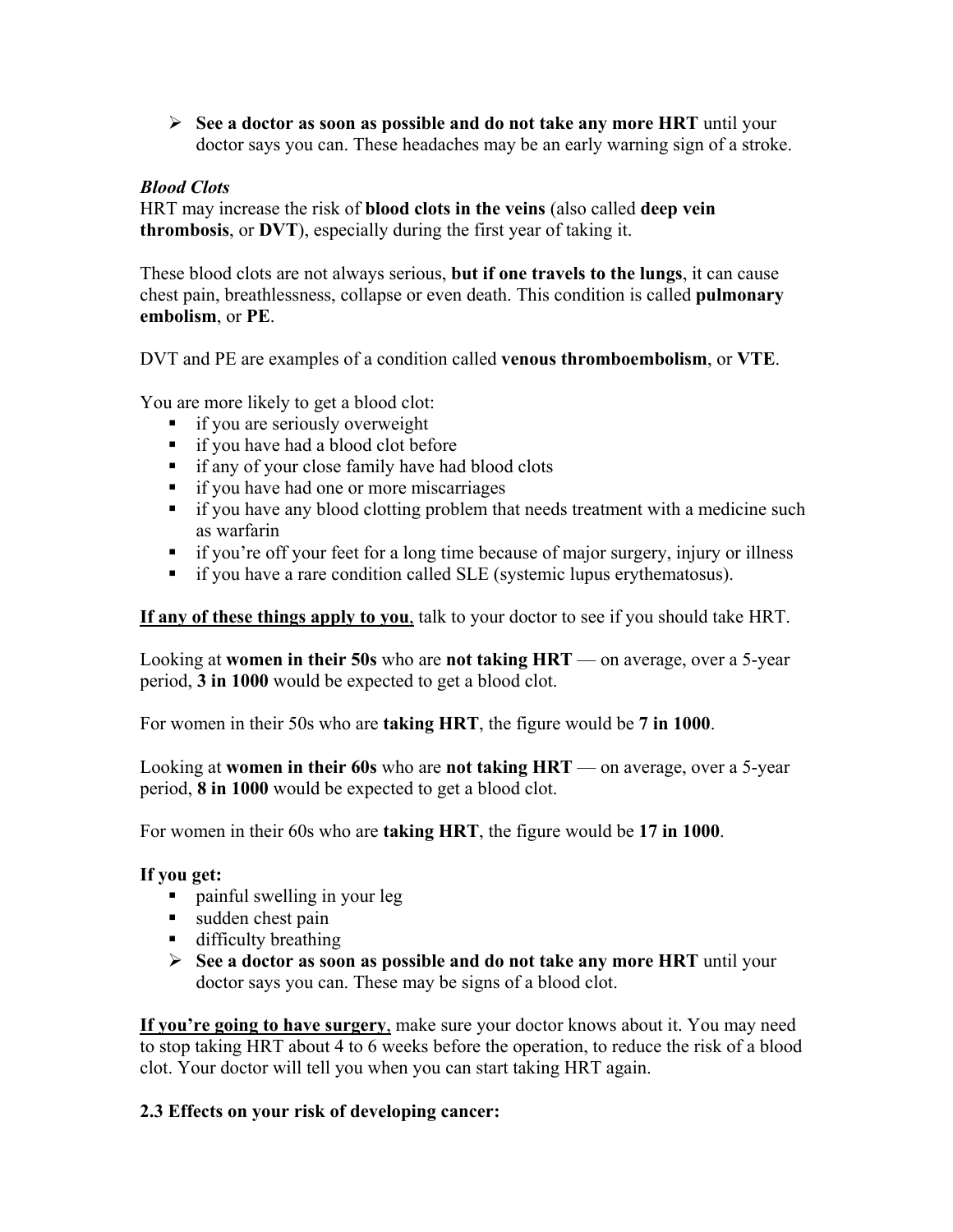## *Breast Cancer*

# **Women who have breast cancer, or have had breast cancer in the past, should not take HRT.**

Taking HRT slightly increases the risk of breast cancer; so does having a later menopause. The risk for a post-menopausal woman taking estrogen-only HRT for 5 years is about the same as for a woman the same age who's still having periods over that time and not taking HRT. The risk for a woman who is taking estrogen plus progestogen HRT is higher than for estrogen-only HRT (but estrogen plus progestogen HRT is beneficial for the endometrium, see *Endometrial Cancer* below).

For all kinds of HRT, the extra risk of breast cancer goes up the longer you take it, but returns to normal within about 5 years after stopping.

Your risk of breast cancer is also higher:

- if you have a close relative (mother, sister or grandmother) who has had breast cancer
- **i** if you are seriously overweight.

Looking at **women aged 50** who are **not taking HRT** – on average, **32 in 1000** will be diagnosed with breast cancer by the time they reach the age of 65.

For women who start taking **estrogen-only HRT** at age 50 and take it for **5 years,** the figure will be between **33 and 34 in 1000 (i.e. an extra 1-2 cases)**.

If they take estrogen-only HRT for **10 years**, the figure will be **37 in 1000 (i.e. an extra 5 cases)**.

For women who start taking **estrogen plus progestogen HRT** at age 50 and take it for **5 years,** the figure will be **38 in 1000 (i.e. an extra 6 cases)**.

If they take estrogen plus progestogen HRT for **10 years**, the figure will be **51 in 1000 (i.e. an extra 19 cases)**.

**If you notice** any changes in your breast, such as:

- $\blacksquare$  dimpling of the skin
- $\blacksquare$  changes in the nipple
- any lumps you can see or feel
- **Make an appointment to see your doctor** as soon as possible.

### *Endometrial Cancer (cancer of the lining of the womb)*

**Taking estrogen-only HRT for a long time can increase the risk of cancer of the lining of the womb** (the endometrium). Taking **a progestogen** as well as the estrogen helps to lower the extra risk.

**If you still have your womb**, your doctor may prescribe a progestogen as well as estrogen. If so, these may be prescribed separately, or as a combined HRT product.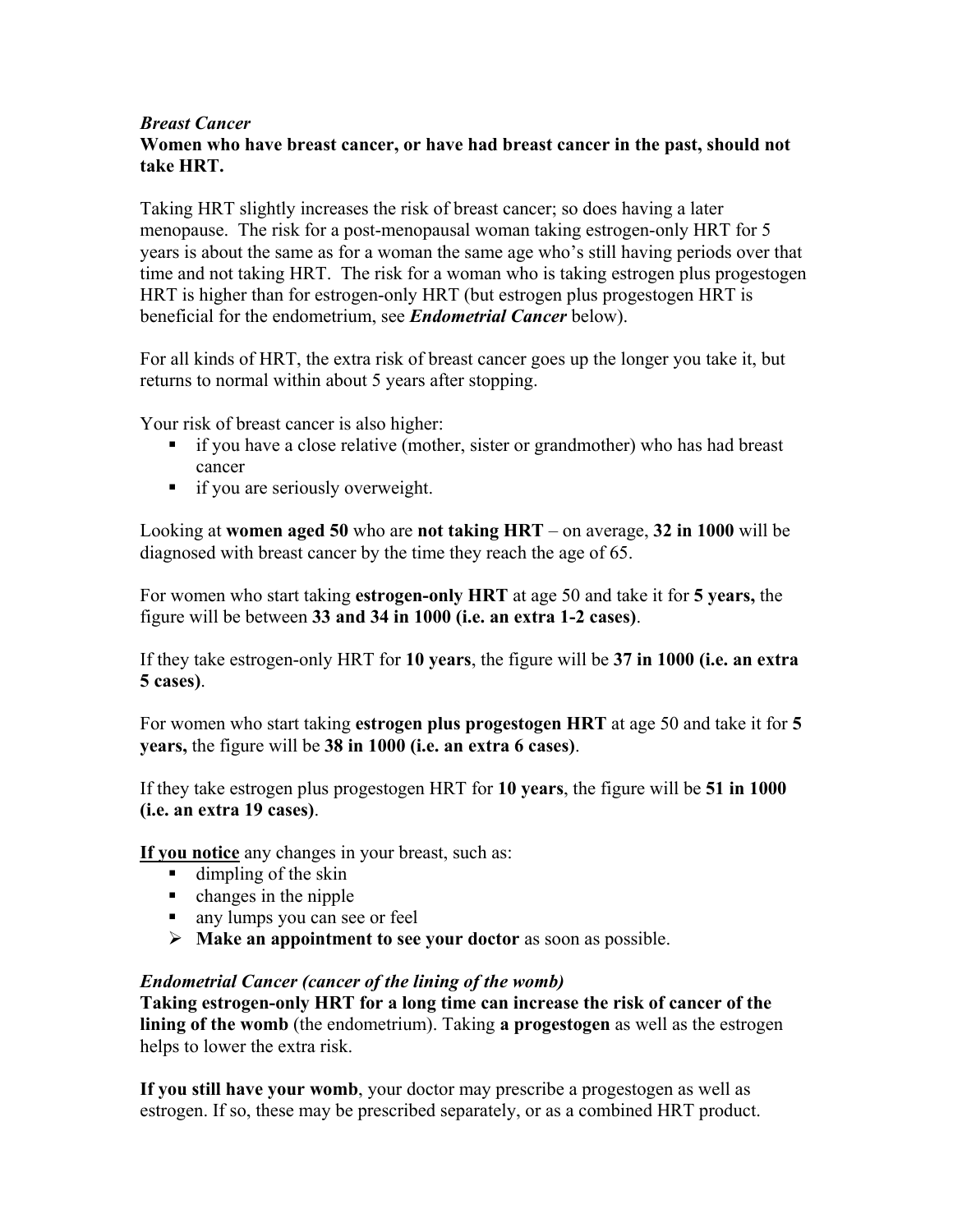**If you have had your womb removed** (a hysterectomy), your doctor will discuss with you whether you can safely take estrogen without a progestogen.

**If you've had your womb removed because of endometriosis**, any endometrium left in your body may be at risk. So your doctor may prescribe HRT that includes a progestogen as well as an estrogen.

Your product, Premique, contains a progestogen.

Looking at women who still have a uterus and who are **not taking HRT –** on average **5 in 1000** will be diagnosed with endometrial cancer between the ages of 50 and 65.

For women who take **estrogen-only HRT**, the number will be **2 to 12 times higher**, depending on the dose and how long they take it.

The addition of a progestogen to estrogen-only HRT substantially reduces the risk of endometrial cancer.

**If you get breakthrough bleeding or spotting**, it's usually nothing to worry about, especially during the first few months of taking HRT.

### **But if the bleeding or spotting:**

- carries on for more than the first few months
- starts after you've been on HRT for a while
- **Example 3** carries on even after you've stopped taking HRT
- **Make an appointment to see your doctor.** It could be a sign that your endometrium has become thicker.

### *Ovarian Cancer*

Ovarian cancer (cancer of the ovaries) is very rare, but it is serious. It can be difficult to diagnose, because there are often no obvious signs of the disease.

Some studies have indicated that taking estrogen-only HRT for more than 5 years may increase the risk of ovarian cancer. It is not yet known whether other kinds of HRT increase the risk in the same way.

### **2.4 Other Conditions**

HRT will not help prevent memory loss. In one study of women who started using combined HRT after the age of 65, a small increase in the risk of dementia was observed.

Women with hypertriglyceridaemia (high levels of fatty substances in the blood) may experience large increases of their plasma triglycerides, which can lead to inflammation of the pancreas (pancreatitis). Symptoms of pancreatitis include sudden sharp abdominal pains, abdominal swelling, fever and feeling or being sick.

If you are taking thyroid hormone replacement therapy (e.g. thyroxine), your doctor may monitor your thyroid function more often when you start treatment.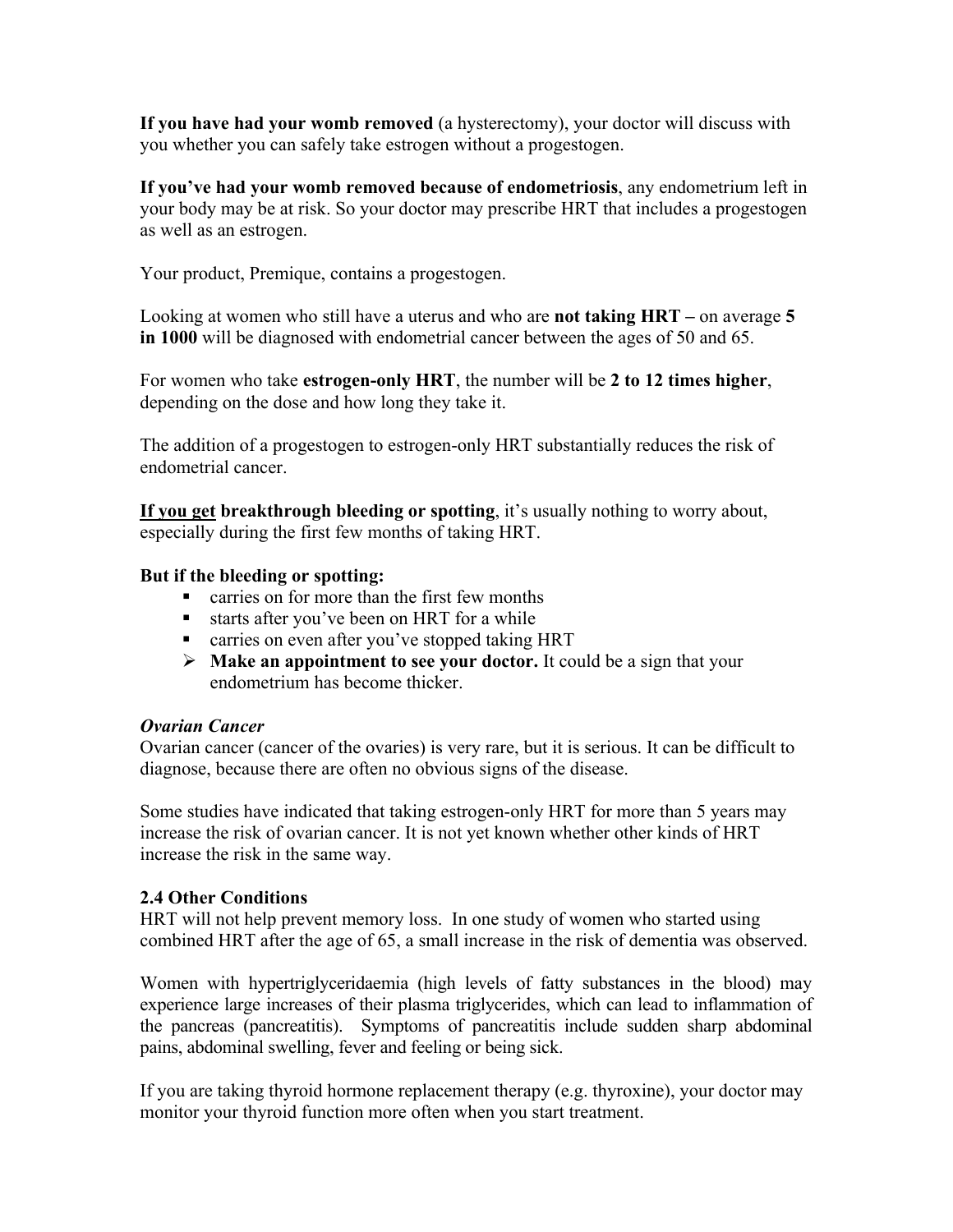HRT may affect some medical tests. If you visit a hospital or clinic for any medical tests, you should tell the doctor concerned that you are taking HRT.

# **2.5 Taking other medicines**

Please tell your doctor or pharmacist if you are taking or have recently taken any other medicines, including medicines obtained without a prescription.

In particular tell your doctor if you are taking:

- an anticonvulsant (used to treat epilepsy e.g. phenobarbital, phenytoin, carbamazepine)
	- an anti-infective (e.g. rifampicin, rifabutin, nevirapine, efavirenz, erythromycin, ketoconazole, ritonavir, nelfinavir)
	- a herbal preparation such as St. John's wort (*Hypericum perforatum*)
	- **Example 1** metyrapone (most commonly used in the treatment of Cushing's syndrome)
	- aminoglutethimide (most commonly used in the treatment of breast cancer and Cushing's syndrome).

The way that Premique works may be altered if other medicines are used at the same time.

# **2.6 Pregnancy and breast-feeding**

You should stop taking Premique and tell your doctor immediately if you know or suspect you are pregnant, or if you are breast-feeding.

Premique is not a contraceptive. It is important that you use a reliable form of nonhormonal contraception (e.g. condom or diaphragm) if there is any possibility that you may still become pregnant. You should discuss this with your doctor.

# **2.7 Driving and using machines**

There is no evidence to suggest that Premique will affect your ability to drive or to operate machinery.

# **2.8 Important information about some of the ingredients in Premique**

Premique contains lactose and sucrose. If you have been told by your doctor that you have an intolerance to some sugars, contact your doctor before taking this medicinal product.

# **3. HOW TO TAKE PREMIQUE**

# **3.1 Instructions for proper use**

Always take Premique exactly as your doctor has told you. You should check with your doctor or pharmacist if you are unsure.

The usual dose is one tablet every day.

Your doctor will aim to give you the lowest dose for the shortest time to treat your symptoms.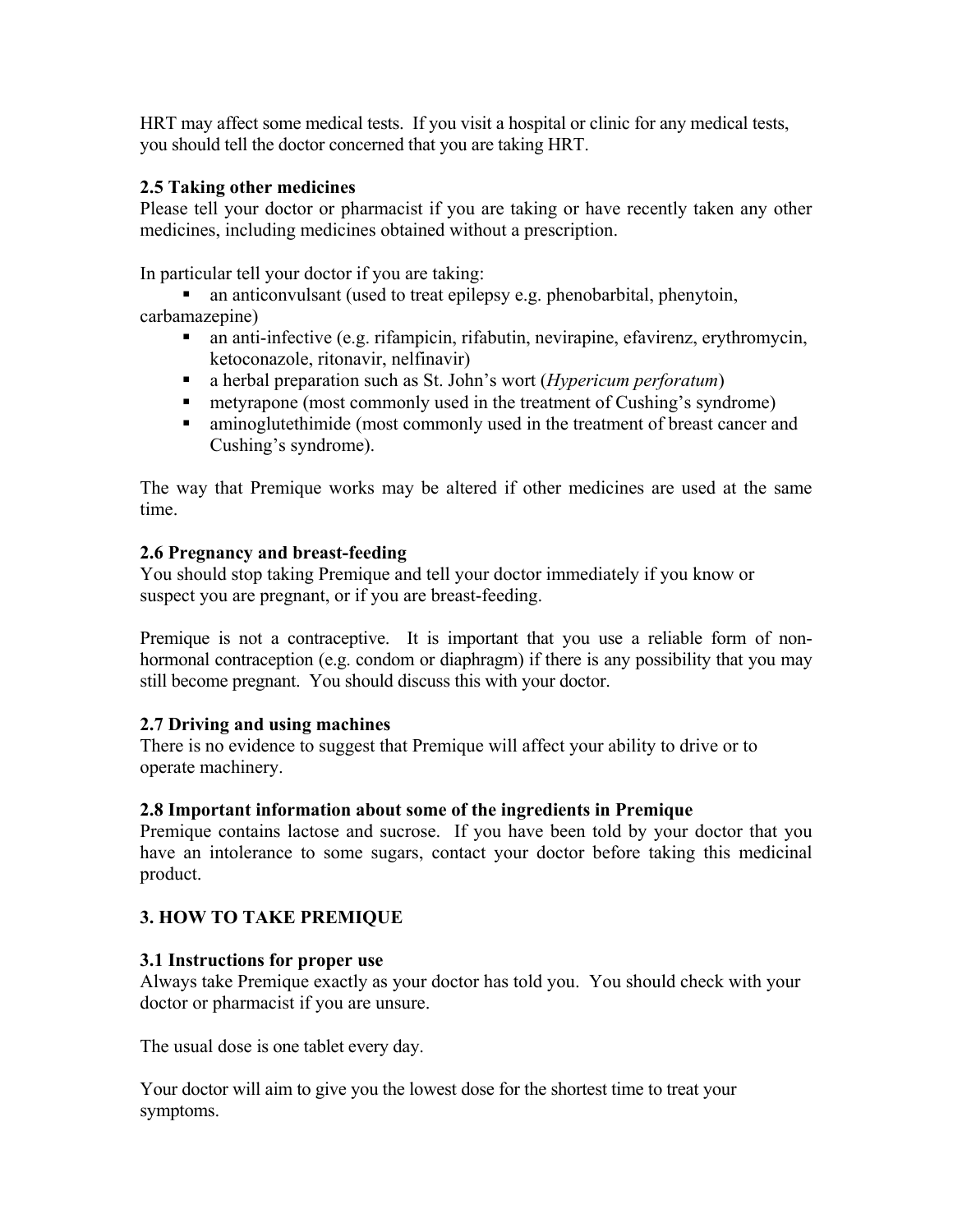Take your tablet at the same time each day as this will help to remind you to take your medicine.

If you are not currently taking HRT or you are taking another period-free HRT, you may start your first pack of Premique at any convenient time.

If you are changing from an HRT product that gives you a monthly bleed, start Premique the day after you finish the course of the previous product, unless instructed otherwise by your doctor.

Begin your pack of Premique by taking the first tablet marked for that day of the week. Continue to take one tablet each day following the arrows until all 28 tablets have been taken.

While you are taking Premique you will have no tablet-free days. You should start your next pack the day after you finish the previous one.

Premique does not cause periods. However, you may experience some irregular bleeding or light bleeding (spotting) during your first few months of taking Premique. If the bleeding is troublesome, or continues beyond the first 3 months of treatment you should discuss this with your doctor (see section titled *Endometrial Cancer* above).

Do not try to take off the coating, divide or crush the tablets as this could affect the way Premique works.

### **3.2 If you take more Premique than you should**

If you take too many tablets don't worry. You may feel some nausea (sickness), breast tenderness, dizziness, abdominal pain, drowsiness, fatigue or experience a short period of vaginal bleeding, but it is unlikely that serious problems will result. If you are concerned talk to your doctor or pharmacist.

### **3.3 If you forget to take Premique**

If you forget to take a tablet don't worry. Take it as soon as you remember and then carry on taking the remaining tablets at the usual time.

If more than one tablet has been forgotten, do not take extra to try to make up for the missed tablets.

Missed tablets may cause a short period of light bleeding in women who have not had a hysterectomy.

If you have any further questions on the use of this product, ask your doctor or pharmacist.

## **4. POSSIBLE SIDE EFFECTS**

Like all medicines, Premique can cause side effects, although not everybody gets them.

### **4.1 Serious side effects**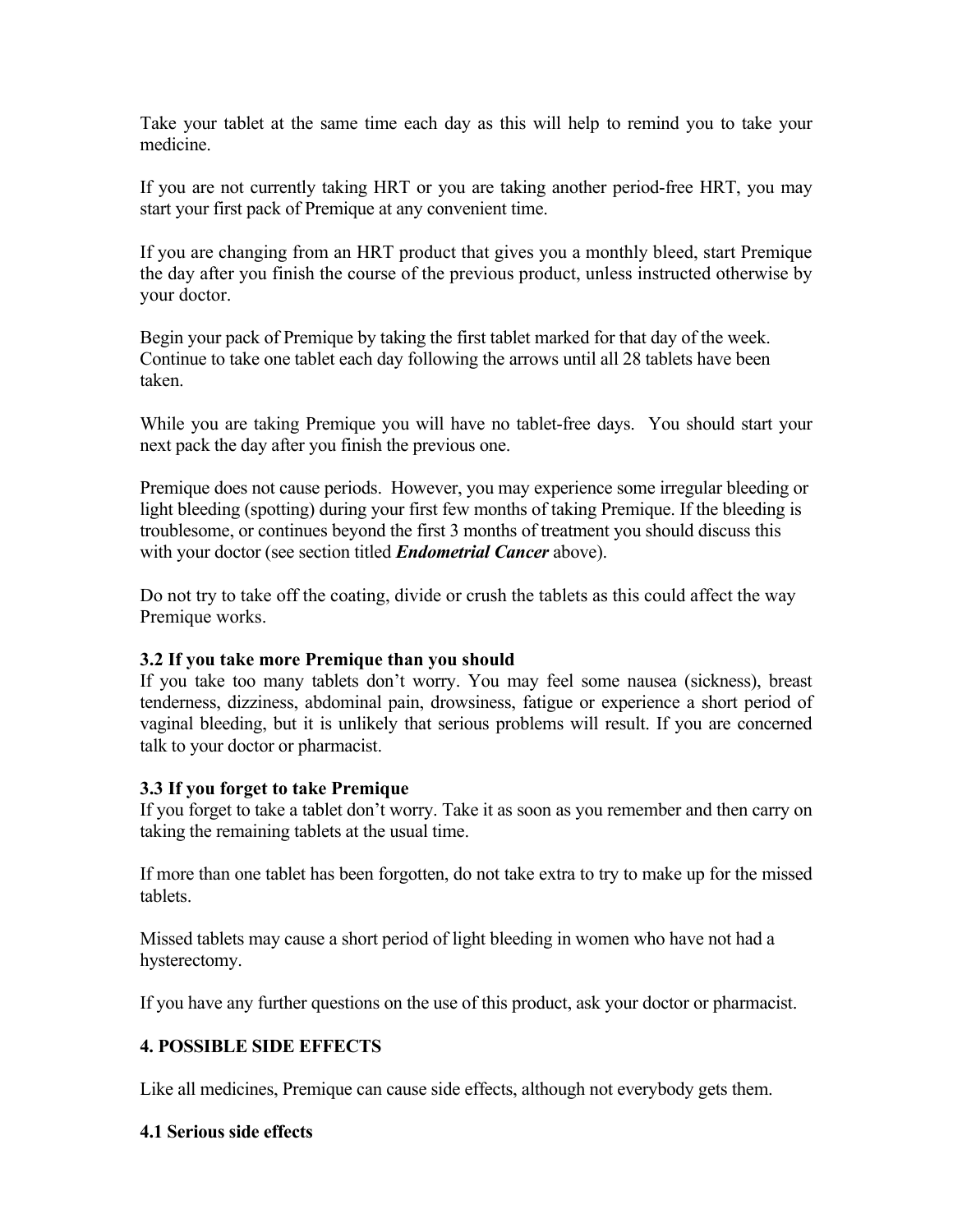## **Stop taking Premique and tell your doctor immediately if you:**

- have an allergic reaction, signs of which include rash, itching, shortness of breath, difficulty breathing and a swollen face
- experience a migraine type headache (typically a throbbing headache and nausea preceded by visual disturbances) for the first time
- develop signs of jaundice (yellowing of the skin or the whites of the eyes)
- become pregnant
- **EXPERIENCE A** significant increase in your blood pressure
- develop a contraindication i.e. circumstances which make treatment inadvisable (see Section **2** - **Before you take Premique**).

Do not take any more tablets until your doctor says you can.

HRT can also increase the risk of heart disease, stroke, blood clots, breast cancer, endometrial cancer and ovarian cancer. Please see Section **2** - **Before you take Premique**.

## **4.2 Other side effects**

## **Very common (affect more than 1 in 10 women)**

• breast pain

## **Common (affect less than 1 in 10 women)**

- breakthrough bleeding or spotting, vaginal inflammation, period pain
- breast tenderness, swollen breasts, nipple discharge
- depression
- muscle and joint aches, leg cramps
- weight change (increase or decrease)
- changes in your triglyceride levels (fatty substances in the blood)

### **Uncommon (affect less than 1 in 100 women)**

- changes in menstrual flow, vaginal discharge
- thrush
- nausea, bloating, abdominal pain
- headache, migraine
- blood clots in the veins
- dizziness
- changes in mood including anxiety
- changes in your interest in sex (increased or decreased libido)
- visible swelling of the face or ankles
- itchiness, acne
- difficulty wearing contact lenses
- gallbladder disease (e.g. gallstones)
- hair loss

### **Rare (affect less than 1 in 1000 women)**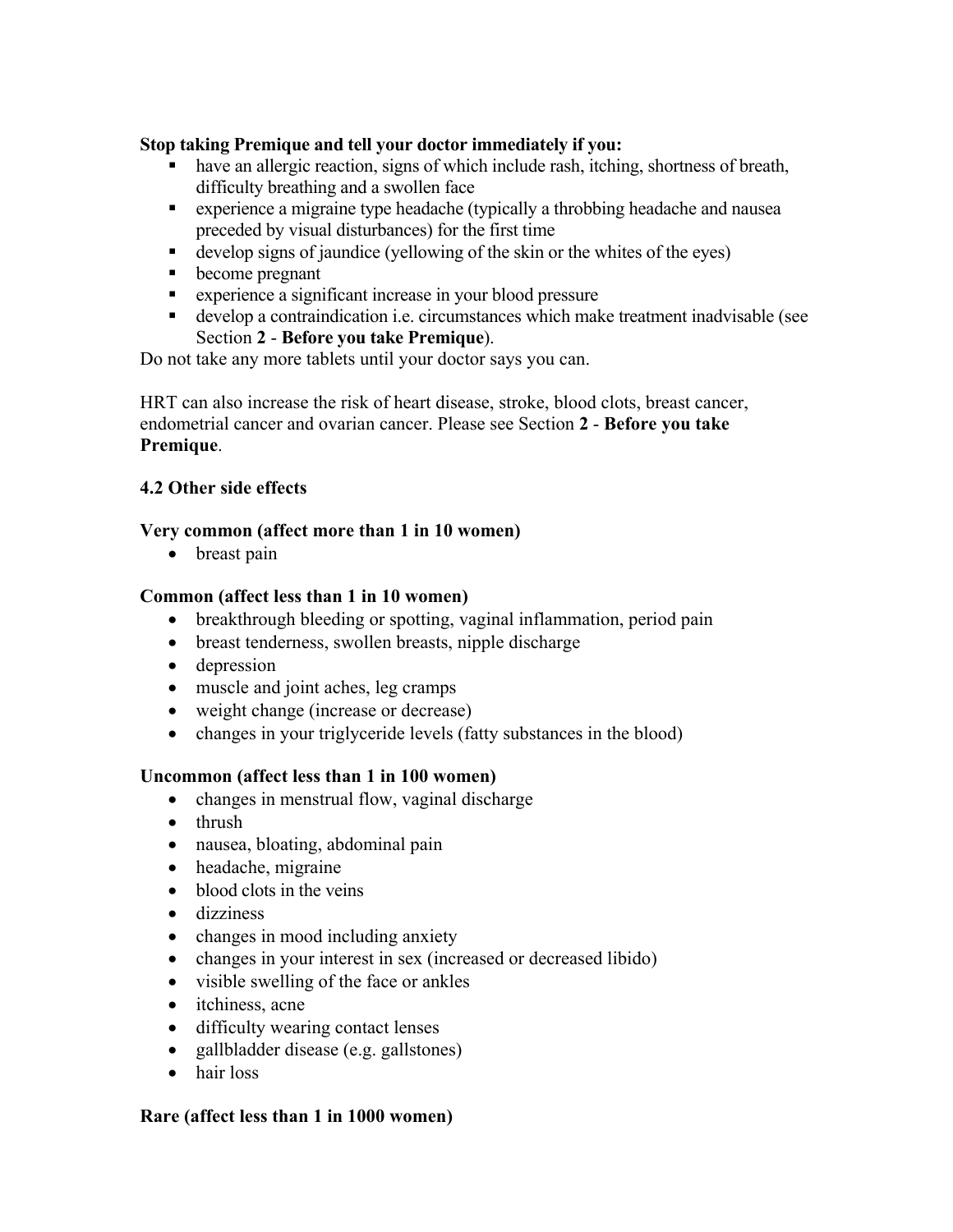- vomiting
- changes in breast tissue, milky secretion from the breasts
- irritability
- allergic reactions including swelling, rash or red patches on the skin
- increase in hair growth
- an intolerance to glucose
- a worsening of asthma
- increased size of fibroids
- ovarian cancer
- worsening of epilepsy
- heart attack, stroke
- inflammation of veins just under the skin
- inflammation of the pancreas
- irregular dark spots (usually on the face)

# **Very rare (affect less than 1 in 10000 women)**

- $\bullet$  jaundice (e.g. yellowing of the skin)
- a worsening of chorea (an existing neurological disorder characterised by involuntary spasmodic movements of the body)
- a worsening of hypocalcaemia (low blood levels of calcium)
- blurred vision or loss of vision
- worsening of porphyria (a rare inherited metabolic disorder)
- growth of benign liver tumours

These side effects are usually temporary and should get better over time.

Other side effects that may occur while taking an estrogen-progesterone combined HRT are:

• memory loss (dementia)

If any of the side effects gets serious, or if you notice any side effects not listed in this leaflet, please tell your doctor or pharmacist.

# **5. HOW TO STORE PREMIQUE**

Keep out of the reach and sight of children.

 Do not use this medicine after the expiry date stated on the carton and blister. The expiry date refers to the last day of the month.

Do not store above 25°C. Keep the blister in the outer carton to protect from light.

Medicines should not be disposed of via wastewater or household waste. Ask your pharmacist how to dispose of medicines no longer required. These measures will help to protect the environment.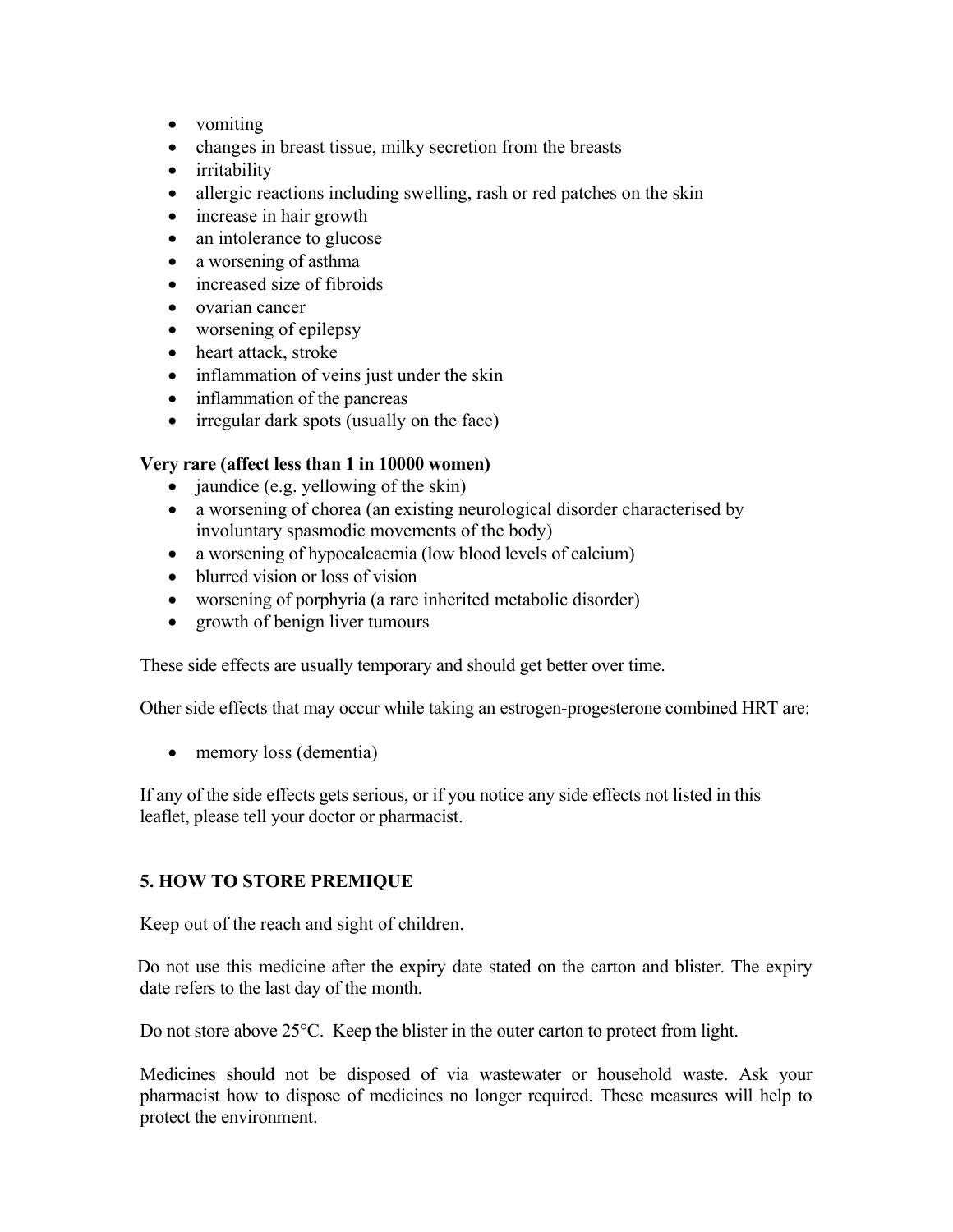## **6. FURTHER INFORMATION**

#### **6.1 What Premique contains**

• The active ingredients are an estrogen (conjugated estrogens) and a progestogen (medroxyprogesterone acetate).

Each blister pack contains 28 oval coated tablets, each tablet contains 0.625mg of conjugated estrogens and 5mg of medroxyprogesterone acetate (MPA). The tablets are light blue coloured and marked with " 0.625/5".

- The other ingredients are calcium phosphate tribasic, calcium sulphate, microcrystalline cellulose, carnauba wax, glyceryl mono-oleates, lactose, magnesium stearate, methylcellulose, macrogol, pharmaceutical glaze, povidone, sucrose, titanium dioxide (E171), stearic acid and colour (E132, indigo carmine) and edible ink containing iron oxide black (E172), shellac, N-Butyl alcohol, propylene glycol and ethyl acetate.
- The inks and dyes used to coat your tablets are approved for use as food colourings.

#### **6.2 What Premique looks like and contents of the pack**

Your Premique carton contains either one or three blisters, each containing 28 tablets. Not all pack sizes may be marketed.

#### **The marketing authorisation holder is**

Pfizer Limited Ramsgate Road Sandwich Kent CT13 9NJ United Kingdom

**The manufacturer is** Pfizer Ireland Pharmaceuticals, Little Connell, Newbridge, County Kildare, Republic of Ireland.

This leaflet applies to Premique tablets only.

This leaflet was last revised in: 11/2011